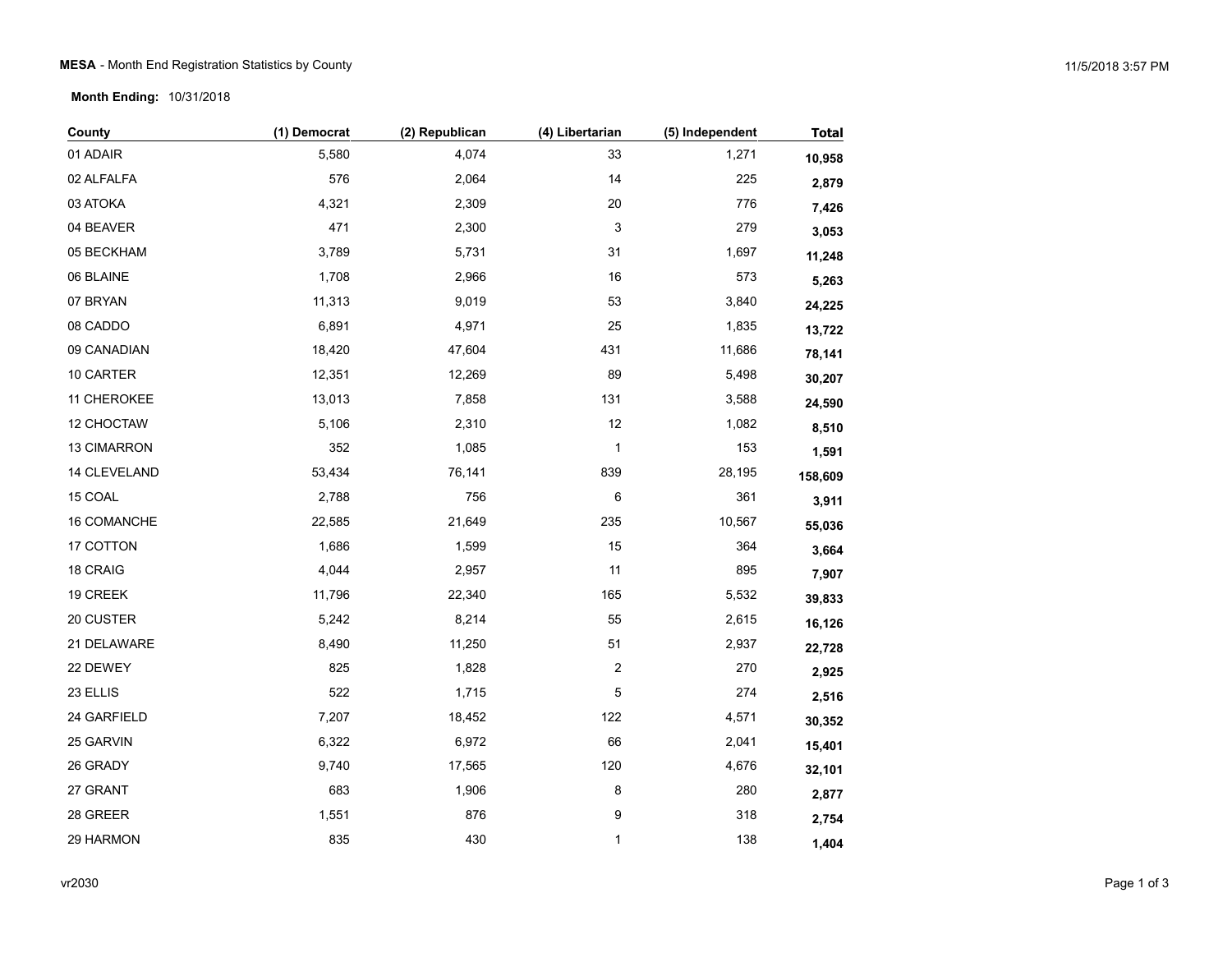**Month Ending:** 10/31/2018

| County              | (1) Democrat | (2) Republican | (4) Libertarian | (5) Independent | <b>Total</b> |
|---------------------|--------------|----------------|-----------------|-----------------|--------------|
| 30 HARPER           | 454          | 1,341          | $\overline{c}$  | 171             | 1,968        |
| 31 HASKELL          | 4,435        | 1,947          | 14              | 521             | 6,917        |
| 32 HUGHES           | 3,964        | 2,016          | 16              | 864             | 6,860        |
| 33 JACKSON          | 3,909        | 6,075          | 58              | 1,621           | 11,663       |
| 34 JEFFERSON        | 1,687        | 1,212          | 6               | 474             | 3,379        |
| 35 JOHNSTON         | 3,276        | 1,942          | 14              | 719             | 5,951        |
| <b>36 KAY</b>       | 6,919        | 13,437         | 90              | 3,627           | 24,073       |
| 37 KINGFISHER       | 1,714        | 5,777          | 22              | 697             | 8,210        |
| 38 KIOWA            | 2,335        | 1,996          | 9               | 513             | 4,853        |
| 39 LATIMER          | 4,051        | 1,476          | 5               | 571             | 6,103        |
| 40 LEFLORE          | 13,861       | 8,987          | 62              | 4,209           | 27,119       |
| 41 LINCOLN          | 6,058        | 10,702         | 89              | 2,609           | 19,458       |
| 42 LOGAN            | 6,869        | 16,219         | 123             | 3,949           | 27,160       |
| 43 LOVE             | 3,151        | 1,964          | 18              | 1,025           | 6,158        |
| 44 MCCLAIN          | 6,841        | 13,589         | 80              | 3,216           | 23,726       |
| <b>45 MCCURTAIN</b> | 9,819        | 4,217          | $27\,$          | 1,502           | 15,565       |
| <b>46 MCINTOSH</b>  | 6,919        | 3,574          | 19              | 1,245           | 11,757       |
| 47 MAJOR            | 650          | 3,297          | 15              | 329             | 4,291        |
| <b>48 MARSHALL</b>  | 3,741        | 3,249          | 19              | 1,270           | 8,279        |
| 49 MAYES            | 9,093        | 10,118         | 67              | 2,801           | 22,079       |
| 50 MURRAY           | 4,230        | 2,556          | 33              | 866             | 7,685        |
| 51 MUSKOGEE         | 19,346       | 12,380         | 116             | 5,396           | 37,238       |
| 52 NOBLE            | 1,878        | 3,848          | 19              | 686             | 6,431        |
| 53 NOWATA           | 2,420        | 2,866          | 20              | 819             | 6,125        |
| 54 OKFUSKEE         | 3,073        | 2,126          | 19              | 694             | 5,912        |
| 55 OKLAHOMA         | 153,140      | 180,337        | 2,072           | 72,982          | 408,531      |
| 56 OKMULGEE         | 9,955        | 7,353          | 61              | 2,670           | 20,039       |
| 57 OSAGE            | 10,675       | 12,457         | 97              | 3,508           | 26,737       |
| 58 OTTAWA           | 7,588        | 6,270          | 44              | 2,945           | 16,847       |